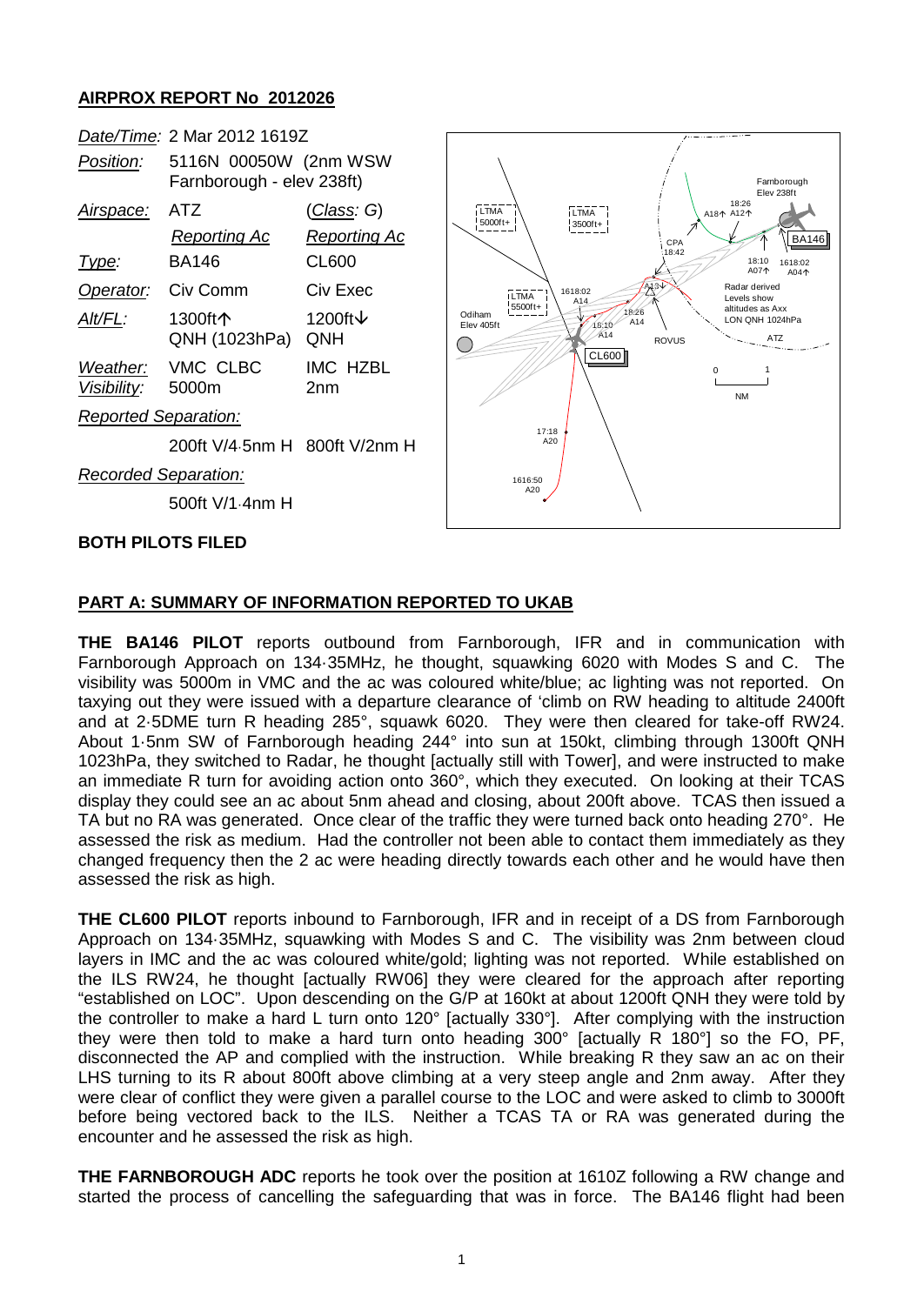given start approval by the outgoing controller. During the process of making telephone calls on the check list to cancel safeguarding several vehicle drivers called to enter RW24 which was the outgoing RW. Owing to the RW designator strip still indicating RW24 he cleared the vehicle drivers to enter and vacate accordingly. The BA146 flight called for taxi at 1615Z during his phone calls to the various parties needing to know about safeguarding being cancelled. Owing to him being distracted by the phone calls he cleared the BA146 flight to taxy for holding point 'W' for RW24 while observing the RW designator strip, and issued departure instructions for a RW24 CPT departure and then instructed the flight to enter and backtrack the RW. He observed a CPT inbound, the CL600, on the ATM passing 5000ft S'bound towards the ROVUS direction with about 5nm to run to ROVUS so he called Radar for a release on the BA146, which was given. He then saw the CL600 turning E a few miles S of Odiham onto what he thought would be a downwind leg [RW24]. The BA146 flight was cleared for take-off. His attention was taken away from the ATM as he was watching the RW and the departing BA146, which was airborne at 1618Z. He watched the BA146 climb as it passed the aerodrome boundary and was about to transfer control to approach when he noticed the CL600 establishing on the RW06 ILS with about 5nm to run. He gave the BA146 flight avoiding action immediately with a R turn onto heading 360°. He called Radar to advise that the BA146 was taking an avoiding action R turn and he heard the Radar controller also issue an avoiding action R turn. He confirmed with the BA146 crew that they were turning R onto 360° and advised the crew to report the heading to Radar on 134·35MHz.

**THE FARNBOROUGH APR** reports having taken control of the position towards the end of a Flight Check for RW24 ILS. Once the check was completed, in consultation with the Air controller, after 1 last RW24 departure [not the BA146], a RW change was completed in accordance with the local procedures to RW06 due to the E'ly wind. The first arrival for RW06, the CL600, was seen approaching CPT shortly afterwards. At this point, planning ahead, he saw a 3650 squawk SW of CPT tracking towards Odiham indicating 3000ft. He telephoned Odiham Approach to agree a course of action regarding the ac squawking 3650 and the CL600, which was still under the control of LTC. The Odiham controller told him the 3650 was a CH47 and it was carrying out a COPTAC/ILS to RW27 and it had commenced the procedure. He asked if the Odiham controller could delay the CH47 by some means but this was not accepted. On closing the line he pointed out to the Watch Manager, plugged in beside him, that he felt that this was somewhat inflexible given that the CH47 was making an approach to the non-duty RW, the CL600 was much faster and would be significantly delayed by this action. He re-contacted Odiham Approach and, after some protracted negotiation, it was agreed that the CL600 would be No 1 for the approach and the CH47 would complete 1 hold. He contacted LTC to arrange for the CL600 to be transferred on heading 180° keeping clear of the CH47. When the CL600 crew called on frequency the flight was instructed to descend to 2000ft QNH immediately and was given the aerodrome details. It was quickly apparent that it would be necessary to take the CL600 through the LOC and vector the ac in from the S so the crew was informed of this. Shortly after this the ADC rang and asked for the BA146 to be put 'on request'. The CL600 passed through the FAT at about 7nm and, after a short period, was turned L onto heading 010° to intercept the LOC. This was quite a severe turn with the intention of intercepting the LOC at about 5nm to stay ahead of the CH47. As the CL600 was approaching the LOC and was within the final approach quadrant, he descended the CL600 to 1400ft QNH to assist with the approach as he felt the whole approach had been rushed. This was an error on his behalf as it should have been 1500ft. At about this time the Air controller rang and requested release on the BA146 which was given. The CL600 established on the LOC at about 4·5nm and he was just about to transfer the flight to Tower when an SSR contact popped-up on the radar display O/H the aerodrome, directly ahead of the CL600. He realised immediately the BA146 was departing off RW24 and gave the CL600 flight an avoiding action L turn just as the ADC telephone line rang. He immediately answered the call to hear the Air controller apologising and at the same time he observed the BA146 turning R. He immediately stopped the CL600's turn and instructed the crew to turn hard R. The CL600 crew complied with his instructions and reported visual with the BA146. He estimated separation as 1·5nm. The BA146 flight eventually came on frequency and was given a service before transfer to LTC. The CL600 was vectored away to the S and delayed against the CH47 before landing.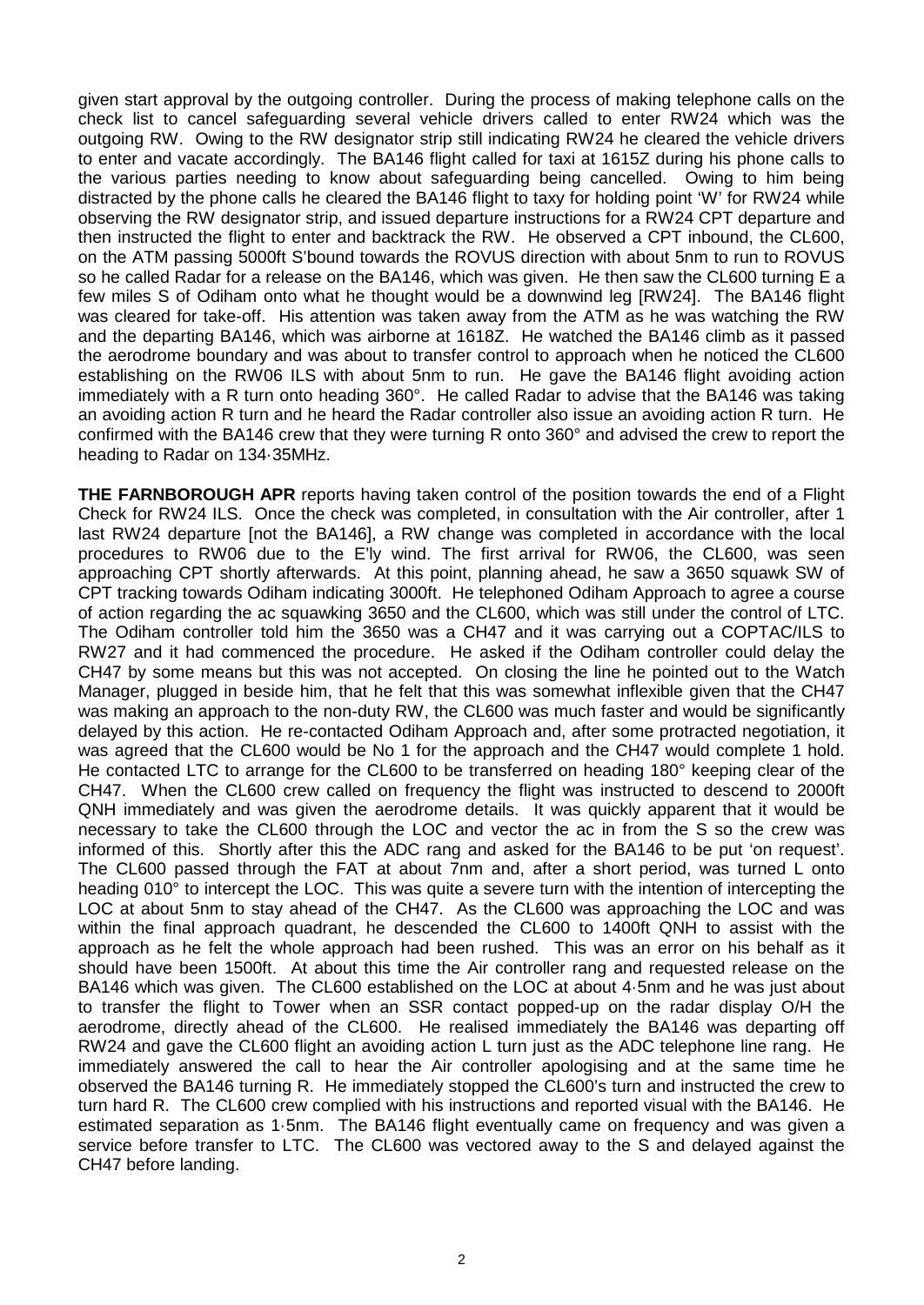**ATSI** reports that the Airprox occurred in Class G airspace within the Farnborough ATZ, at 1618:40UTC, between a BA146, which had just departed from RW24 at Farnborough Airport and a CL600, which was established on the ILS at 3nm from touchdown for RW06 at Farnborough. The Farnborough ATZ is a circle radius 2·5nm centred on the longest notified RW (06/24) 511631N 0004639W, except that part of the circle N of the M3 motorway from SFC to 2000ft aal, aerodrome elevation 238ft.

The CL600 was on an IFR flight from Berlin-Schöenefeld to Farnborough and was working Farnborough Approach on 134·350MHz.

The BA146 was on an IFR flight departing Farnborough for Warton and was in receipt of an Aerodrome Control Service from the Farnborough Tower Controller on 122·5MHz.

ATSI discussed the incident with ADC (A), who had previously handed over, and ADC (B) on duty at the time of the incident, and had access to radar recordings of the incident and RT from the Farnborough Tower and Approach frequencies.

The Farnborough METARs are provided for 1550 and 1620UTC:

METAR EGLF 021550Z 06008KT 4900 HZ FEW021 11/07 Q1023= METAR EGLF 021620Z 07008KT 4900 HZ FEW022 10/06 Q1023=

Prior to the incident, although the wind had favoured use of RW06, RW24 was in use in order to facilitate flight calibration of the ILS on RW24. Safeguarding was also in place due to marginal Wx conditions and to assist in the protection of the ILS as required during calibration.

At 1605:30, following completion of the calibration, ADC (A) and the APR had a conversation regarding changing the RW in use. ADC (A) had 1 ac to depart which was given a radar release by the APR and an agreement was reached that after the departure the RW in use would change to RW06.

At 1608:10 ADC (A) broadcast that RW06 was now in use. The ATIS was broadcasting information 'S' which gave the RW in use as RW24.

At 1608:30 Fire 1 called the Tower to request to enter RW06 at A1 for a RW inspection which was approved. ADC (A) used the Tower RW change checklist to complete the RW change procedure but did not change the RW designator strip, which was not on the checklist. ADC (A) later stated that he felt that the existing checklists were often cumbersome and distracting and involved some tasks that were not appropriate to the ATCO role and were carried out by the ATSA. While ADC (A) was completing the checklist another controller, ADC (B), arrived to give ADC (A) a break.

At 1610:10 the BA146 called for start having received information 'S' and the outgoing Tower controller, ADC (A) gave start-up clearance. After this transmission the ATIS was changed to reflect the RW change to RW06 but the designator was not changed and remained 'S'.

As part of the handover the outgoing Tower controller, ADC (A), used the PRAWNS checklist and stated that RW06 was in use on a number of occasions. The oncoming Tower controller, ADC (B), recalled being told that RW06 was in use several times. Neither controller noticed that the RW designator strip still showed that RW24 was in use.

ADC (B) was nearing the end of a day shift which had been fairly standard, working both in the tower and on radar. RW24 had been in use for the previous part of the day due to the ILS calibration.

At 1612:10 a call was received from Tech 3 requesting clearance into the cleared and graded area for RW24 which was approved by ADC (B).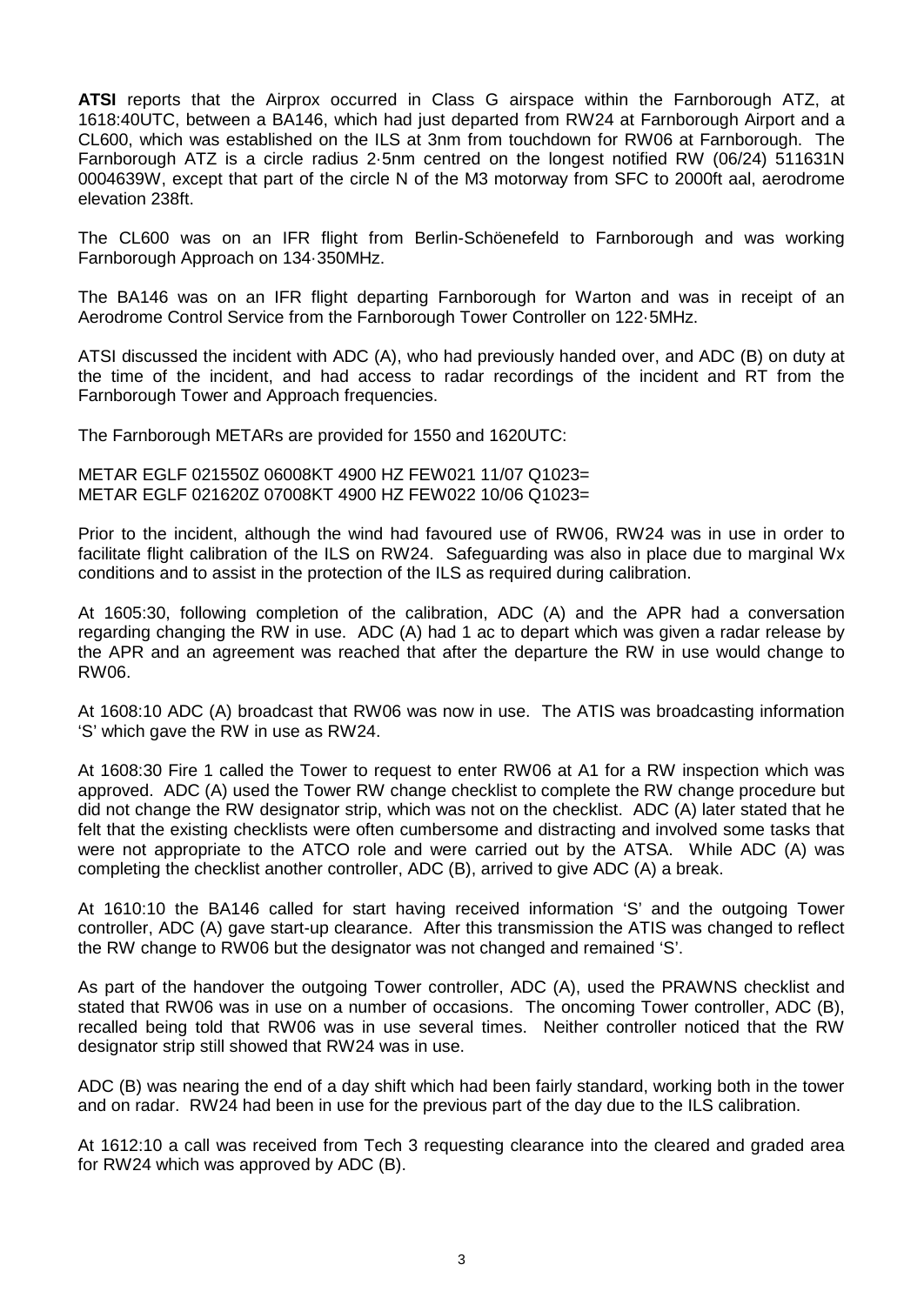At 1612:50 ADC (B) started the procedure to cancel safeguarding. While ADC (B) was making the telephone calls required by the checklist the BA146 flight requested taxi and was given taxi instructions to holding point Whiskey for RW24 followed by departure instructions, *"(BA146 c/s) after departure runway two four climb straight ahead to two point five D M E then a right turn heading two eight five climb to altitude two thousand four hundred feet squawk is six zero two zero"*; this was read back correctly. ADC (B) stated that he referred to the RW designator strip which showed RW24 in use before giving taxi instructions. ADC (B) also stated that the operator of the BA146 regularly requested RW24 for departure. ADC (B) telephoned the Approach controller to cancel safeguarding and to give a departure warning on the BA146 on course for Compton (CPT). During this conversation neither controller specified the RW in use.

At 1614:10 the CL600 flight contacted Farnborough Approach descending to 5000ft on a heading of 180°, W of Farnborough, which had previously been coordinated with TC due to conflicting Odiham traffic. The CL600 was descended to 2000ft with a request to expedite descent and informed that it would be vectors for the ILS RW06. The APR anticipated that, constricted by the position of the Odiham traffic, the CL600 would have to be vectored through the FAT and re-positioned from the S in order to lose sufficient height for the approach and informed the pilot of the CL600 as such.

ADC (B) stated that he looked at the ATM to ensure that there was sufficient gap to depart the BA146 and assumed that the CL600 was being vectored for a standard LH radar cct for RW24. The unit advised that Farnborough receive strips for inbound traffic that are worked by TC prior to Farnborough approximately 30min before arrival. The Farnborough Manual of Air Traffic Services Part 2, Annex B, states that in the VCR position:

'If an aircraft is planned to utilise the non-duty RW e.g. will be using the 'new' RW after a RW change or carrying out an opposite end approach, the RW to be used is to be recorded in the Heading and Level box and circled. This is to be done for both departure and arrival fps until any RW change has been completed.'

The VCR fps for the inbound CL600 was not made available to ATSI but both controllers stated that the fps was not marked with the new RW to be used and it was unclear if this procedure was regularly followed.

ADC (B) instructed the BA146 flight to enter RW24 via Whiskey to backtrack and line-up and advised the pilot that there was a vehicle to vacate ahead.

At 1614:10 ADC (B) initiated a phone call to Ively Gate to cancel safeguarding. Whilst the phone was ringing Fire 1 reported, "*vacated RW06 at A1, RW surface inspection result for 06, the RW is dry, dry, dry*." During the transmission from Fire 1 the phone call was answered and ADC (B) asked the recipient to standby. The Tower controller replied to the vehicle driver, "*Fire 1 roger, copied, dry, dry, dry*", before continuing with the phone call.

At 1615:10 ADC (B) broadcast that safeguarding was cancelled. A call was then made to the Tower from Tech 3, reporting, "*vacated the 24 critical area*".

At 1615:40 the APR instructed the CL600 to turn L onto a heading of 010° in order to position the traffic onto R base.

At 1616:10 ADC (B) initiated a phone call to the APR requesting a radar release on the BA146. Neither controller specified the RW in use. At the time the release was agreed, radar recordings show the CL600 still S of the extended C/L tracking S.

At 1616:50 ADC (B) instructed the BA146 flight, *"(BA146 c/s) runway two four clear for take-off…*".

[UKAB Note (1): At 1617:16 the APR transmitted, *"(CL600 c/s) descend to altitude one thousand four hundred feet and you are closing the localiser from the right report established"* which was read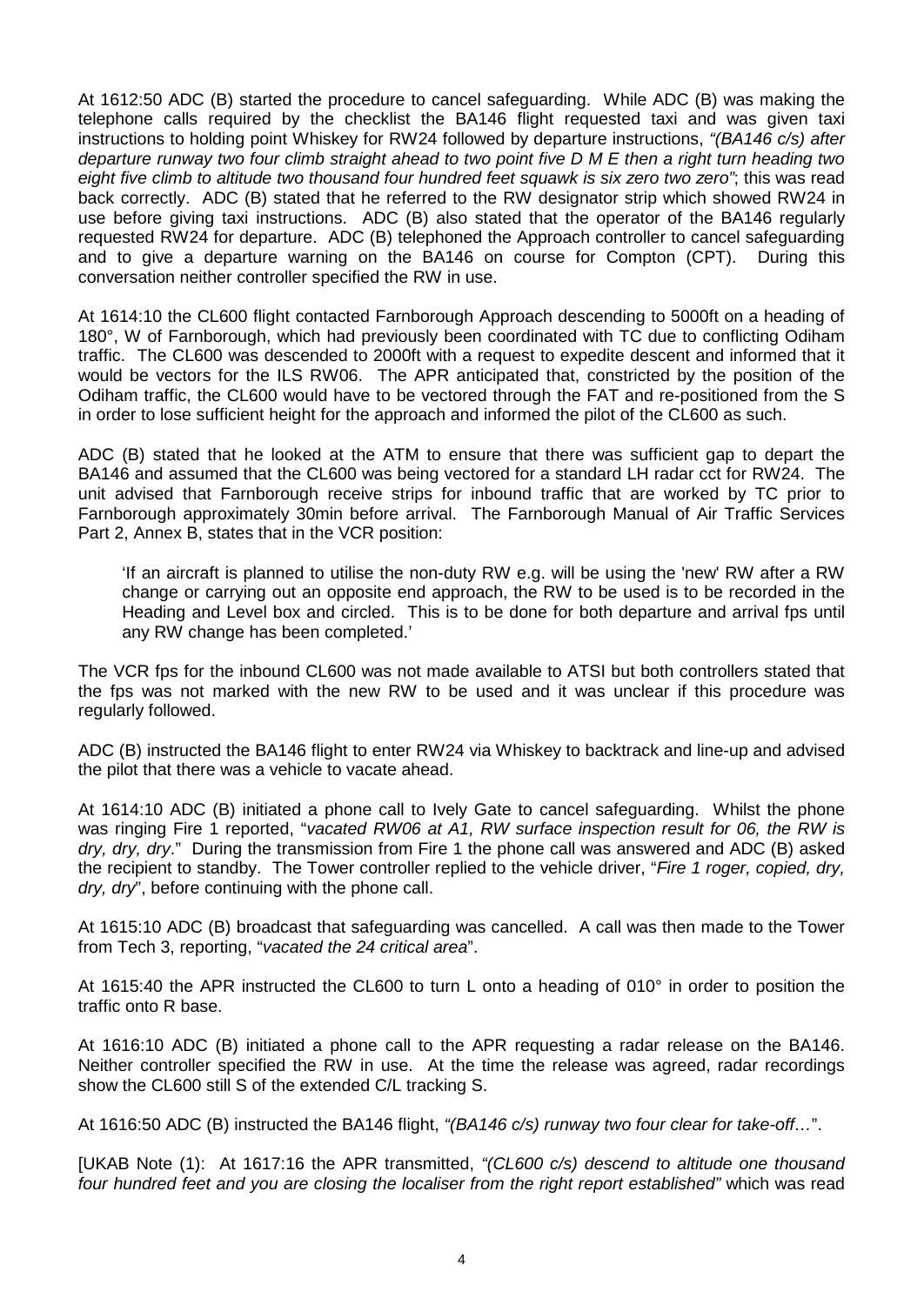back correctly. The CL600 crew reported established on the ILS at 1618:00 and was cleared to descend with the G/P which was acknowledged.]

ADC (B) stated that he watched the BA146's take-off roll and did not look at the ATM again until the BA146 was airborne. When the BA146 was airborne ADC (B) saw the CL600 on final at When the BA146 was airborne ADC (B) saw the CL600 on final at approximately 5nm, opposite direction to the BA146. ADC (B) instructed the BA146 flight, at 1618:10, *"(BA146 c/s) avoiding action turn right immediate, turn right immediately heading three six zero degrees*". This was read back correctly. TI was not given. At 1618:10 the CL600 was indicating altitude 1400ft and the BA146 was indicating altitude 700ft climbing in the opposite direction, 3·6nm apart.

At almost the same time the APR instructed the CL600 flight to contact the Tower advising the crew "*there is departing traffic just airborne ahead of you*" (as the APR had just released traffic from, as he believed, RW06). As the CL600 crew read back the instruction the departing BA146 just airborne from RW24 became visible on radar and the APR immediately gave avoiding action to the CL600 flight, at 1618:20, *"(CL600 c/s) avoiding action hard left hard left heading three three zero departing traffic coming off the reciprocal runway"*. This was read back correctly.

Following a brief conversation with ADC (B) the APR changed the avoiding action, at 1618:26, to the CL600 flight, to turn hard R onto 180°. The CL600 crew reported having the BA146 in sight. The CPA occurs at 1618:42, the BA146 turning R through heading 330° and climbing through altitude 1800ft with the CL600 1·4nm to its SW, having turned sharply R onto a SE'ly track descending through altitude 1300ft, 500ft below.

The avoiding action given by both controllers resolved the situation and the CL600 was subsequently re-vectored for the ILS.

ADC (B) returned from a break in order to relieve the previous Tower controller, ADC (A), and prior to that had spent the day working on RW24 which may have predisposed him into a subconscious bias towards the use of RW24.

Where normally the prevailing wind at the time of the incident would have acted as a prompt to indicate that RW06 was in use, ADC (B) had spent the majority of the shift prior to the incident operating against the prevailing wind.

Although the ADC (A) clearly stated to the oncoming Tower controller, ADC (B), that RW06 was in use, neither controller changed the RW designator strip to RW06. Changing the designator strip was not on the checklist and, as the oncoming controller had arrived, the need to conduct a handover is likely to have interrupted ADC (A)'s thought process. Although other equipment in the Tower also has displays that indicate the RW in use (IRVR, ILS, Met display system, lighting panel) they are visually indistinct and are not sufficiently obvious to draw attention to any difference in information to that displayed by the RW designator strip.

The first call made to ADC (B) after he took over was from a vehicle requesting to enter RW24. This action may have prompted the thought process that led ADC (B) to believe that RW24 was in use.

ADC (B) then started the procedure to cancel safeguarding – a procedure that had remained in place to assist in the calibration of RW24. This may have further reinforced the controller's mindset that RW24 was in use.

The BA146 was the first ac movement after the RW change. The ATIS 'S' received by the BA146 gave the RW in use as RW24. As the designator letter did not change with the RW change there was no indication to either the controller or the pilot that the information received was out of date.

The BA146 was operated by a company that regularly request RW24 for departure.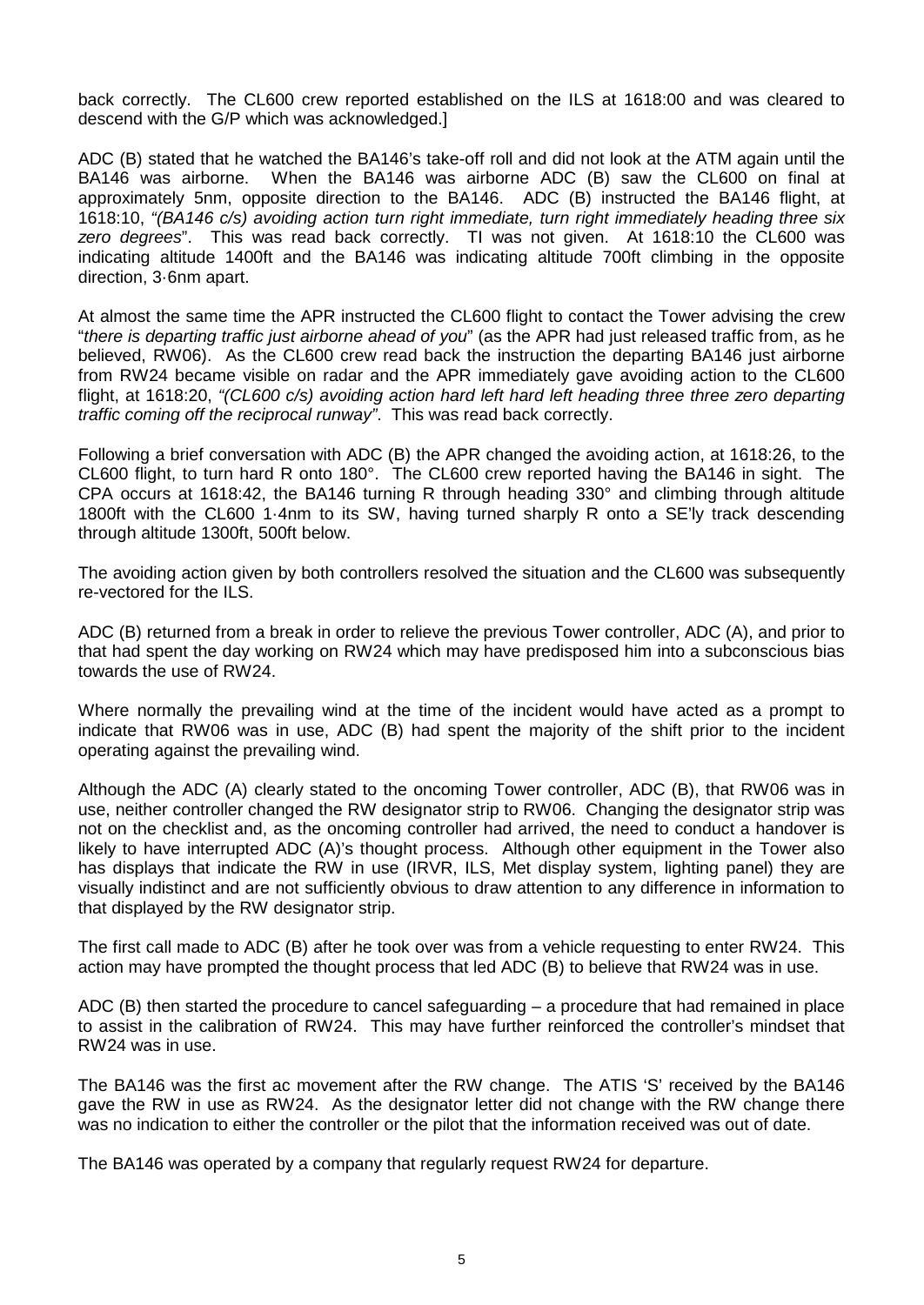When ADC (B) called the APR to give a departure warning on the BA146 and then to subsequently request a release the RW in use was not stated by either controller.

When ADC (B) called for a radar release on the BA146 the inbound CL600 was S of the extended C/L for RW06 and looked as if it was being positioned downwind LH for the standard radar cct pattern for RW24. There was no indication on the CL600's fps that it would be landing on RW06.

Although Fire 1 called vacating RW06 ADC (B) was in the middle of a phone call so his full attention was not on the report from the vehicle. The controller read back the RW state but not the RW in use. When Tech 3 called vacated from RW24 ADC (B) had finished the phone calls required to cancel safeguarding so it is likely that he devoted more attention to this transmission than the one made by Fire 1.

Having judged that there was a sufficient gap to backtrack and depart the BA146 ahead of the CL600, which he believed to be landing on RW24, the Tower controller had no further need to consult the ATM until the BA146 was airborne and the position of the CL600 became clear. When the Airprox became evident both controllers took immediate and appropriate action to re-establish separation.

The Airprox occurred after ADC (B) mistakenly departed a BA146 from RW24 bringing it into confliction with a CL600 established on final approach for the correct RW in use - RW06.

Contributing factors were considered to be:-

The RW designator strip, as the most visually dominant indication of the RW in use, still displayed RW24.

The first call received after ADC (B) took over was from a vehicle referring to RW24.

The controller was distracted by the cancellation of safeguarding (which had remained in place partly because it assisted in the calibration for RW24).

The company that operated the BA146 often requested RW24 for departure.

The ATIS received by the BA146 stated that RW24 was in use and the designator letter did not change with the RW change.

The inbound fps for the CL600 was not marked to indicate RW06 and the vectoring pattern looked appropriate for RW24.

There is no procedure in place to specify the RW in use for departure on release or departure warning following a RW change.

Recommendations:

ATSI recommend that the ATSU review their procedures for changing RW, in particular the procedures for the first arrivals and departures following a RW change and including the procedures for display and marking of fpss.

ATSI further recommend that the ATSU review their equipment and consider integrating a more prominent visual indication of the RW in use either as part of their existing layout or during any future equipment changes.

ATSI further recommend that the ATSU review their checklist procedures to ensure that they are appropriate to the task being discharged.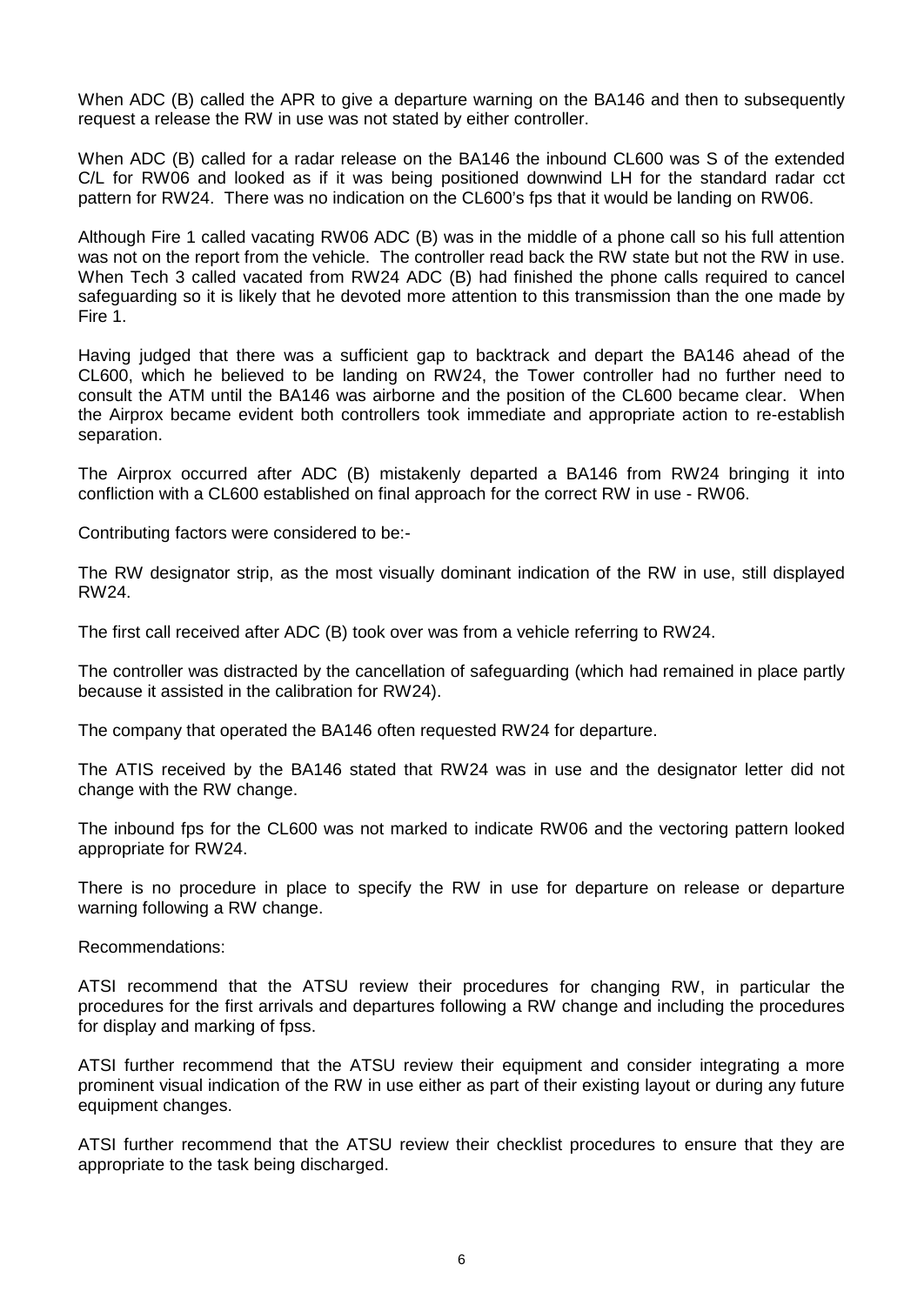**BM SAFETY MANAGEMENT** reports this Airprox was between a BA146 outbound, IFR, from Farnborough (FBO) on RW24 and a CL600 inbound, IFR, to FBO on RW06. BM SM have been invited to investigate RAF ATM involvement in this incident after it was alleged that Odiham (ODI) APP had been "inflexible" in coordinating an IFR CH47 inbound to ODI with FBO's IFR inbound. The CH47 was operating IFR, in receipt of a TS from ODI APP, conducting a COPTAC 272 approach (see Figure 1).

All heights/altitudes quoted are based upon SSR Mode C from the radar replay unless otherwise stated.

The incident sequence commenced at 1610:31 when FBO APP contacted ODI APP to advise them of the CL600 inbound to FBO. Whilst this landline exchange was protracted, the agreement reached was that the CH47 would maintain the COPTAC hold, permitting FBO's IFR traffic to route ahead and conduct an ILS to RW06. At the conclusion of this landline exchange at 1612:59, the CL600 was 13nm NW of FBO at 6000ft; the CH47 was 10·6nm WNW of ODI, tracking ESE, indicating 2700ft.



**Figure 1. Odiham COPTER TAC 272 Procedure Plate**

At 1615:27, FBO contacted ODI APP and advised them, "*okay, what I'm going to do is I'm going to come back in from the south as soon as I can and keep it fairly tight*." ODI APP approved FBO to transit the ODI ATZ to conduct the ILS to RW06. At this point, the CL600 was 6·5nm WSW of FBO and 0·4nm N of ODI, tracking S, descending through 3300ft; the CH47 was 7·4nm W of ODI in a RH turn passing through W, at 3000ft.

At 1617:43, the CH47 crew reported, "…*approaching the initial approach fix for the procedure*" and ODI APP authorised the CH47 flight to route towards the ODH, instructing them to, "…*report beacons outbound*." At this point, the CL600 was 5·1nm SW of FBO, tracking NNE, descending through 1800ft positioning for the ILS; the CH47 was 8·8nm WNW of ODI, tracking ESE, at 3000ft.

At 1618:11, the BA146 first paints on radar 0·5nm SW of FBO, climbing through 500ft. The CL600 was 4·2nm SW of FBO at 1400ft on the ILS. The CH47 was 7·9nm WNW of ODI at 3000ft routing towards the ODH.

At 1618:11, as the BA146 became airborne, the CH47 was not a factor to either FBO ac. Whilst the initial landline exchange between ODI and FBO APP was protracted, ODI APP offered and agreed to delay their traffic to facilitate an expeditious recovery to FBO for the CL600. Moreover, that agreement occurred over 5min prior to the CPA. BM SM contends that ODI APP demonstrated flexibility in offering FBO a number of options to resolve the potential confliction and did not play a causal or contributory role in this Airprox.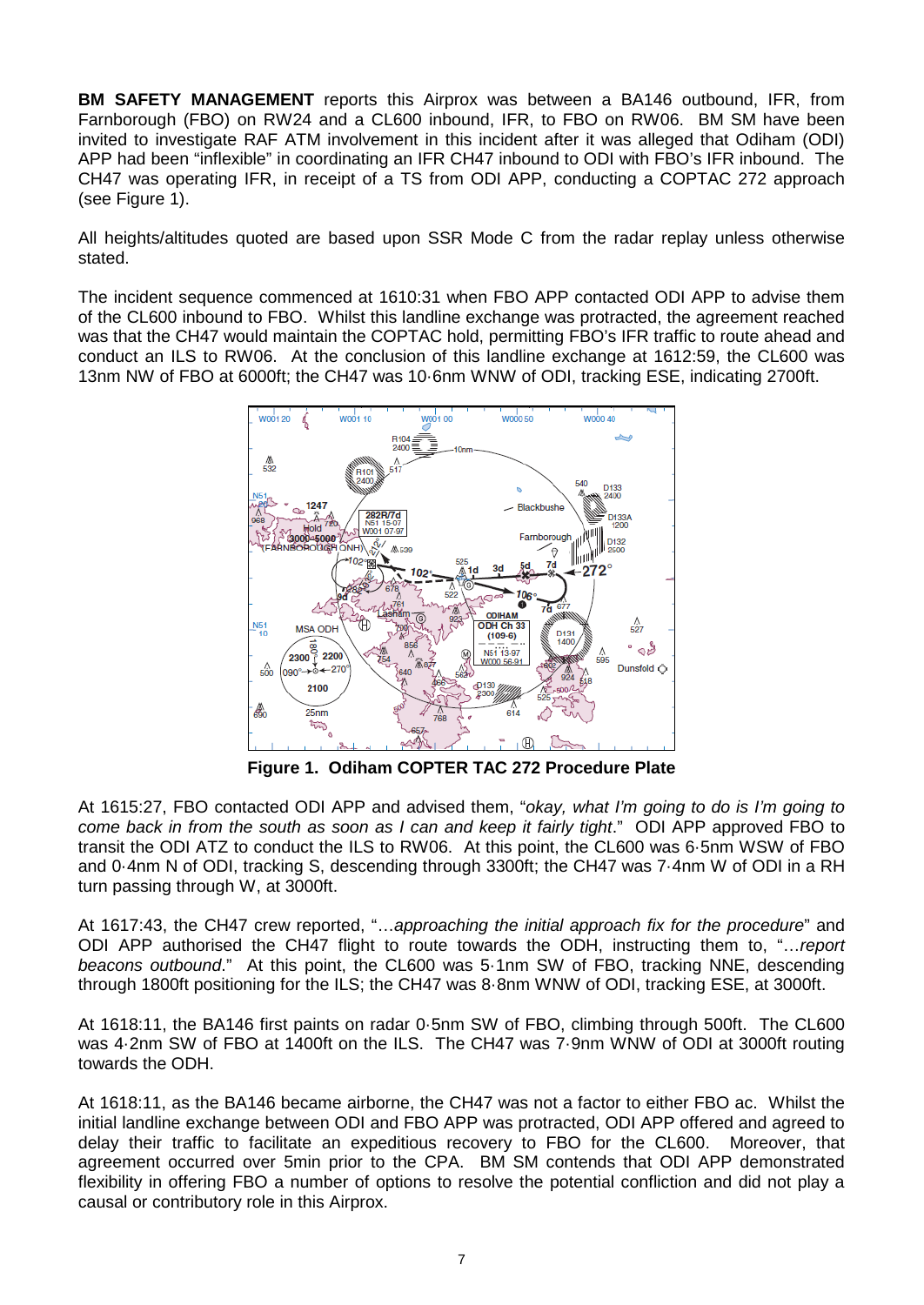## **PART B: SUMMARY OF THE BOARD'S DISCUSSIONS**

Information available included reports from the pilots of both ac, transcripts of the relevant RT frequencies, radar video recordings, reports from the air traffic controllers involved and reports from the appropriate ATC and operating authorities.

A controller Member expressed concern that during the time leading up to the incident, the ADC position was busy with 2 checklists being actioned (RW change and safeguarding/LVPs) and a position handover. This had undoubtedly distracted the ADCs and resulted in the absence of the clues that would normally have alerted and reminded ADC (B) about the in-use RW. First, the ATIS information serial should have changed when the RW in use was changed, as this is an important indicator for controllers and pilots that a change has occurred. Second, the RW designator strip should have been changed by ADC (A) when RW06 was declared as the duty RW and should have been picked up by ADC (B) during the PRAWNS checklist at the handover, even though it was not included in the RW change checklist. Third, the annotation of the BA146 fps with the RW to be used, following a RW change, should have prompted the ADC but his mindset was apparently firmly set that RW24 was the duty RW. Neither ADC (B) nor the APR mentioned the RW to be used when safeguarding was cancelled, or when ADC (B) warned the APR of the impending BA146 departure and again when the radar release was requested. It was noteworthy that the inbound CL600 was not established at the usual range from touchdown, its flightpath under vectoring by the APR appearing to place the flight through the extended C/L towards the downwind leg for RW24. Usually the inbound would have been established on final approach at about 8nm and transferred to the Tower frequency. Without the requirement for the APR to give the ADC a range check on inbound traffic or for the ADC to monitor the APP frequency, SA on the traffic situation was reduced. Although any one of a number of these factors could have broken the chain of events leading up to the Airprox, in the end, none did. This left Members in no doubt that, in the cold light of day, the cause of this Airprox was that the ADC cleared the BA146 to depart from the non-duty RW into conflict with the CL600 approaching the duty RW.

Looking at the risk element, it was noted that the BA146 flight was in a critical phase of flight, close to changing configuration to accelerate after take-off with limited manoeuvrability. Also, the CL600 was in its final descent phase, when TCAS RAs are inhibited below 1100ft agl (rad/alt), such that no resolution guidance would be generated. These two elements lead CAT pilot Members to believe that safety had been compromised. Other Members thought that ATC team had acted well, once the situation had become evident, and had resolved the conflict before safety margins were compromised. Upon seeing the CL600 established on final for RW06, the ADC had quickly issued the BA146 flight an avoiding action turn to the R before telephoning the APR to inform him of his actions. Meanwhile, the APR was in the process of transferring the CL600 flight to Tower when he saw the BA146 pop-up on radar ahead of the CL600 and issued the CL600 flight a hard L turn onto a NW'ly heading and gave TI. As he was speaking to the ADC on the telephone, the APR saw the BA146's R turn begin to take effect and reversed the avoiding action given to the CL600 flight by turning it hard R. The BA146 crew had reacted promptly to the R turn issued and, although TI had not been given, their SA was enhanced as they saw the approaching CL600 on TCAS ahead and above before a TA was generated. The CL600 crew had also reacted promptly to the their L turn issued and again when the turn was reversed to the R, during which they visually acquired the BA146 about 2nm to their L, turning sharply away and 800ft above climbing. The radar recording shows both flights reacting to the turn instructions given, in particular the CL600 crew's robust R turn after having already started to turn L. In the end, Members could not agree a risk unanimously which prompted the Chairman to call a vote. This resulted in a majority decision that the combined action taken by all parties had been effective such that the risk of collision had been removed.